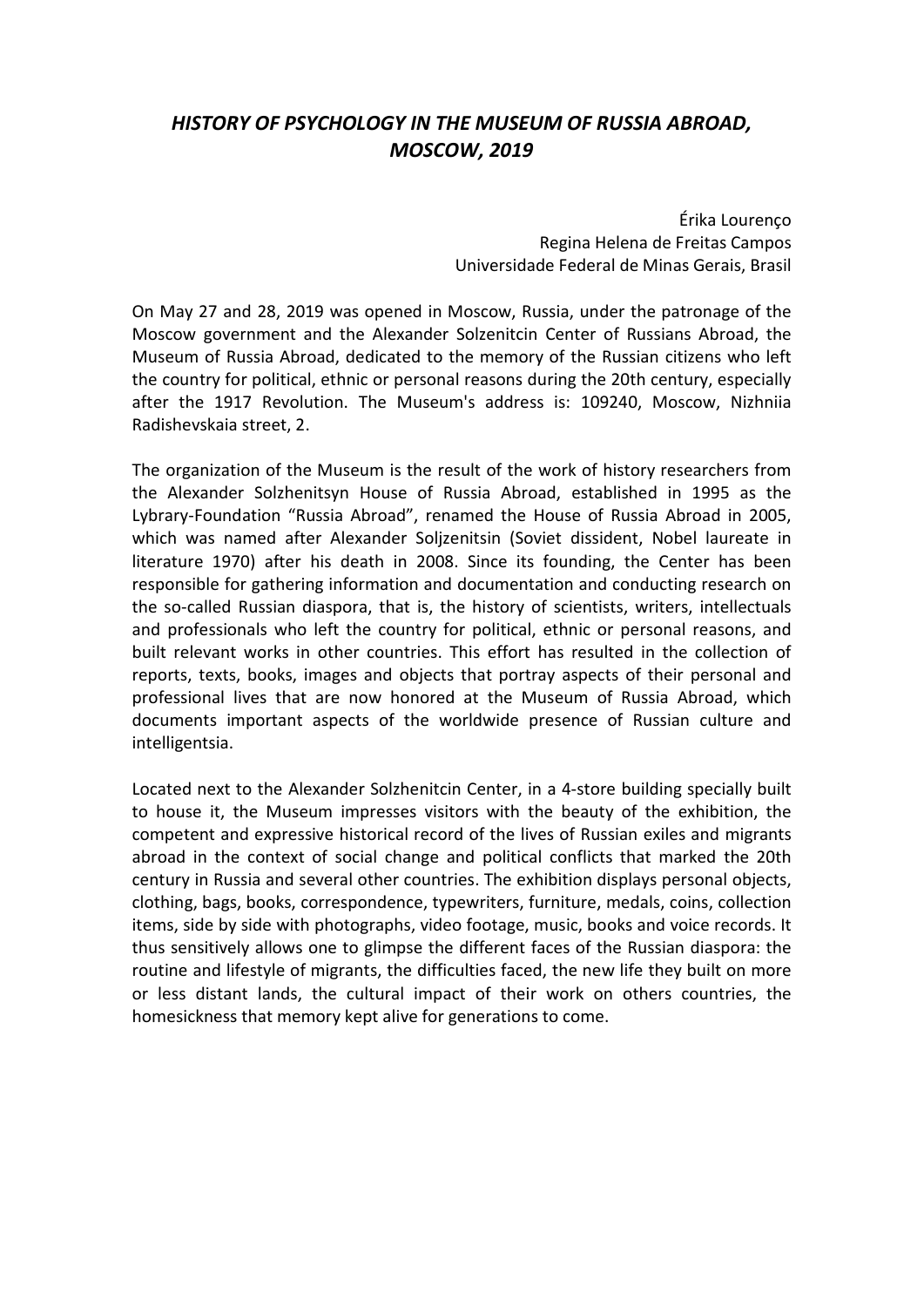

Museum of Russia Abroad, Mosco Moscow, Russia, may 2019

Especially interesting for Latin American historians of Psychology is the presence of the Especially interesting for Latin American historians of Psychology is the presence of the<br>Russian-Brazilian psychologist and educator Helena Antipoff (1892-1974) among the characters portrayed by the Museum. In a special showcase, this professor, founder of<br>the chair of Psychology at the University of Minas Gerais (now Federal University of<br>Minas Gerais), in Brazil, and creator of institutio the chair of Psychology at the University of Minas Gerais (now Federal University of Minas Gerais), in Brazil, and creator of institutions of great relevance in the country, is remembered through an exhibition of personal objects (shoes, gloves and handicrafts he collected), a portrait next to the images of other characters represented there, remembered through an exhibition of personal objects (shoes, gloves and handicrafts<br>he collected), a portrait next to the images of other characters represented there,<br>books and photographs illustrating her career, as well writer and journalist Victor Iretsky (1882-1936).), and his son, the psychologist Daniel Antipoff (1919-2005). The objects and documents on display were provided by the Antipoff (1919-2005). The objects and documents on display were provided by the<br>Helena Antipoff Foundation (located in the city of Ibirité) and by the Helena Antipoff Research and Documentation Center, located in the Federal University of Minas Gerais Research and Documentation Center, located in the Federal University of Minas Gerais<br>Central Library, in Belo Horizonte, with the permission of the Council of Historical, Artistic and Cultural Heritage of the city of Ibirité, where Helena Antipoff lived and directed the Fazenda do Rosário Educational Complex between 1950 and 1970. directed the Fazenda do Rosário Educational Complex between 1950 and 1970.<br>Historian Marina Sorokina, from the Solzhenitcyn Center, visited the Antipoff collection twice, in 2012 and 2017, and organized the exhibition together with psychologist Natalia Masolikova, a historian of Russian Psychology and trajectory in that country, prior to her migration to Brazil. ator Helena Antipoff (1892-1974) among the<br>a special showcase, this professor, founder of<br>y of Minas Gerais (now Federal University of<br>stitutions of great relevance in the country, is<br>ersonal objects (shoes, gloves and han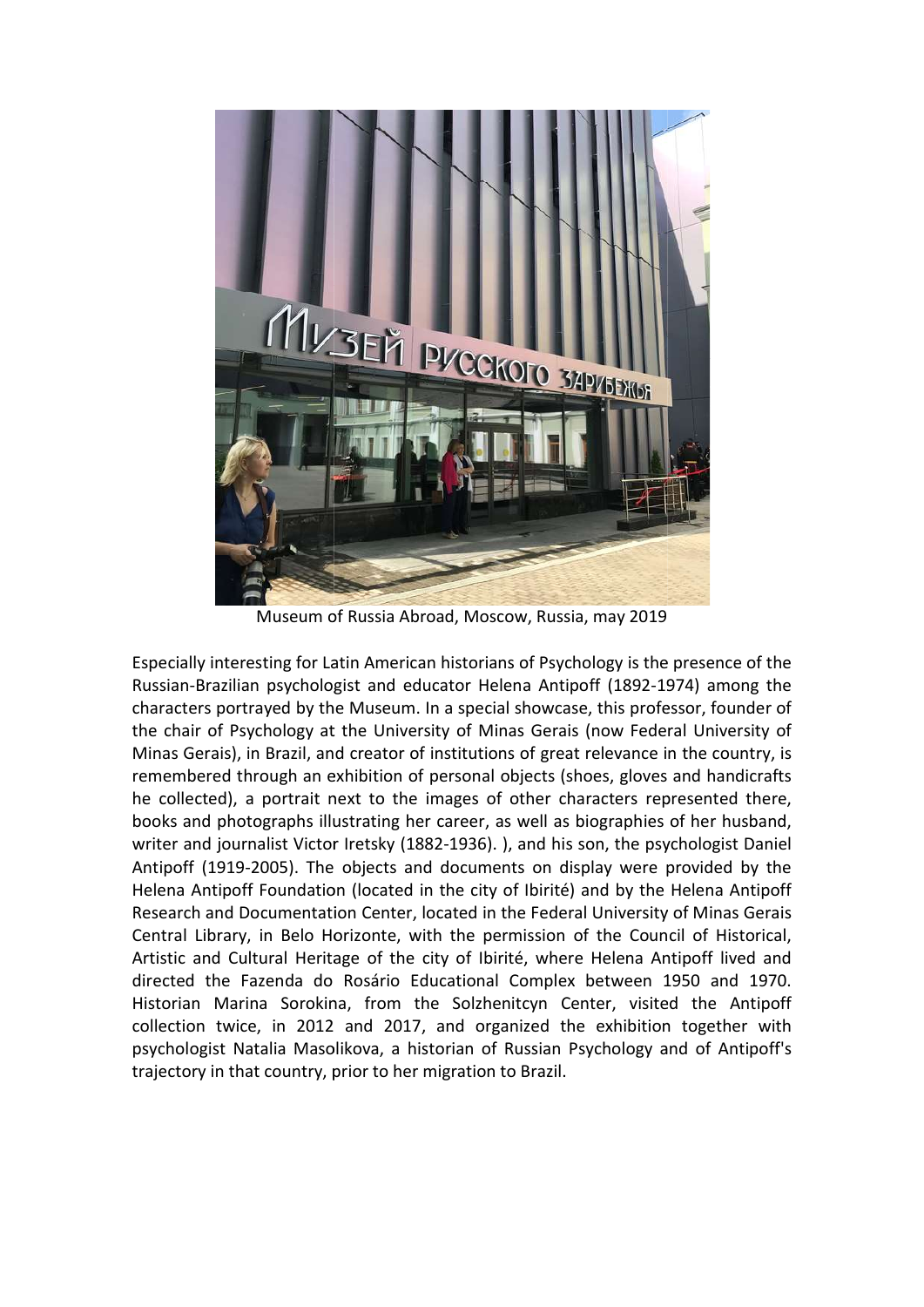

Showcase dedicated to the memory of Russian-Brazilian psychologist and educator Helena Antipoff (1892-1974) at the Museum of Russia Abroad, opened in Moscow, Russia, on May 27, 2019.

Helena Antipoff wasborn in Grodno, Russia, in 1892, attended elementary andsecondary school in St. Petersburg (until 1909), studied in Paris (Sorbonne) and Geneva (Jean-Jacques Rousseau Institute) from 1910 to 1915. Back in Russia in 1916, she witnessed the outbreak of the Communist Revolution of 1917, the Civil War. , and worked in the Education System of the People's Commissariat, responsible for the psychological examination and distribution of children to institutions in Petrograd (orphans, street children and socially needy children) between 1919 and 1924. In 1924 she left the country to reunite with her husband Viktor Iretzki, then exiled in Berlin for political reasons. In 1926 she moved to Geneva at the invitation of Édouard Claparède, as his assistant at the Psychology Laboratory at the University of Geneva and as a professor at the Jean Jacques Rousseau Institute until 1929. In August 1929, she was invited to inaugurate the teaching of Educational Psychology at the School of Teachers' Improvement, recently created in Belo Horizonte, Brazil. She then moved to Brazil, where she remained for life, having obtained Brazilian citizenship in 1951. Her work includes relevant contributions and publications in the areas of Psychology (Experimental and Psychological Evaluation), Educational Sciences, especially Special Education, Gifted Education and Rural Education.

Another character of Latin American Psychology whose biography is portrayed in the Museum is the Russian-Argentine biologist and psychoanalyst Konstantin IvanovitchGavrilov (1908-1982). Born in Novgorod, Russia, Gavrilov graduated from the gymnasium in Tallinn, Estonia, and attended the Faculty of Natural History at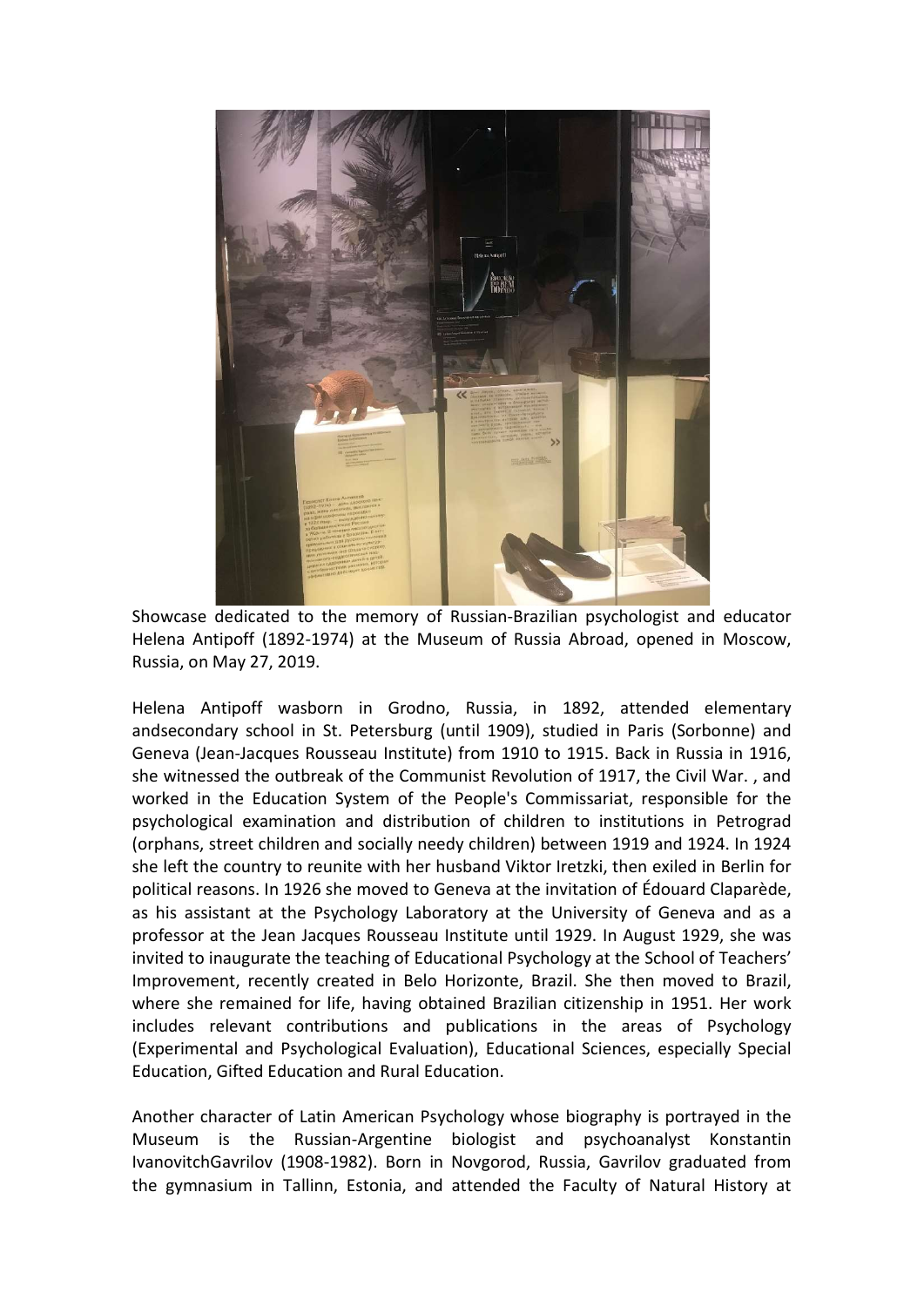Charles University in Prague, Czechoslovakia, between 1927 and 1933. In 1938 he migrated to Argentina, where his parents lived. He was professor at Tucuman University, honorary member of the Argentine Academy of Sciences, author of more than 80 published scientific articles. On themes of Psychology he wrote The Problem of Neurosis in the Domain of Reflexology (Buenos Aires, 1944), and Psychoanalysis in the Light of Reflexology: Biological Approaches to Deep Psychology (Buenos Aires, 1953).



Vitrine dedicada ao biólogo, psicanalista, professor e pesquisador russo-argentino KonstatinGavrilov (1908-1982) no Museu da Diáspora Russa (Museum of RussiaAbroad), inaugurado em Moscou, Rússia, em 27 de maio de 2019.

If you are visiting Moscow don't forget to see the Museum of Russia Abroad!

References:

Campos, Regina H.F. & Lourenço, Érika (2019) Helena Antipoff: Science as a Passport for a Woman's Career between Europe and Latin America. Transversal: International Journal for the Historiography of Science 6: 15-34. Available on: https://www.historiographyofscience.org/index.php/transversal/article/view/123/200 Acess 08/13/2019

Masolikova, N. (2014) Helena Antipoff's Russian Years. In: Sorokina, M. & Masolikova, N. (2014) The global educational space and academic migrants – The legacy of Russian-Brazilian psychologist Helena Antipoff (1892-1974) in science, education and human rights (Latin America, Europe and Russia). Proceedings of the International Colloquium. Moscow: Alexander Solzhenitcyn's House of Russia Abroad, p. 25-45.